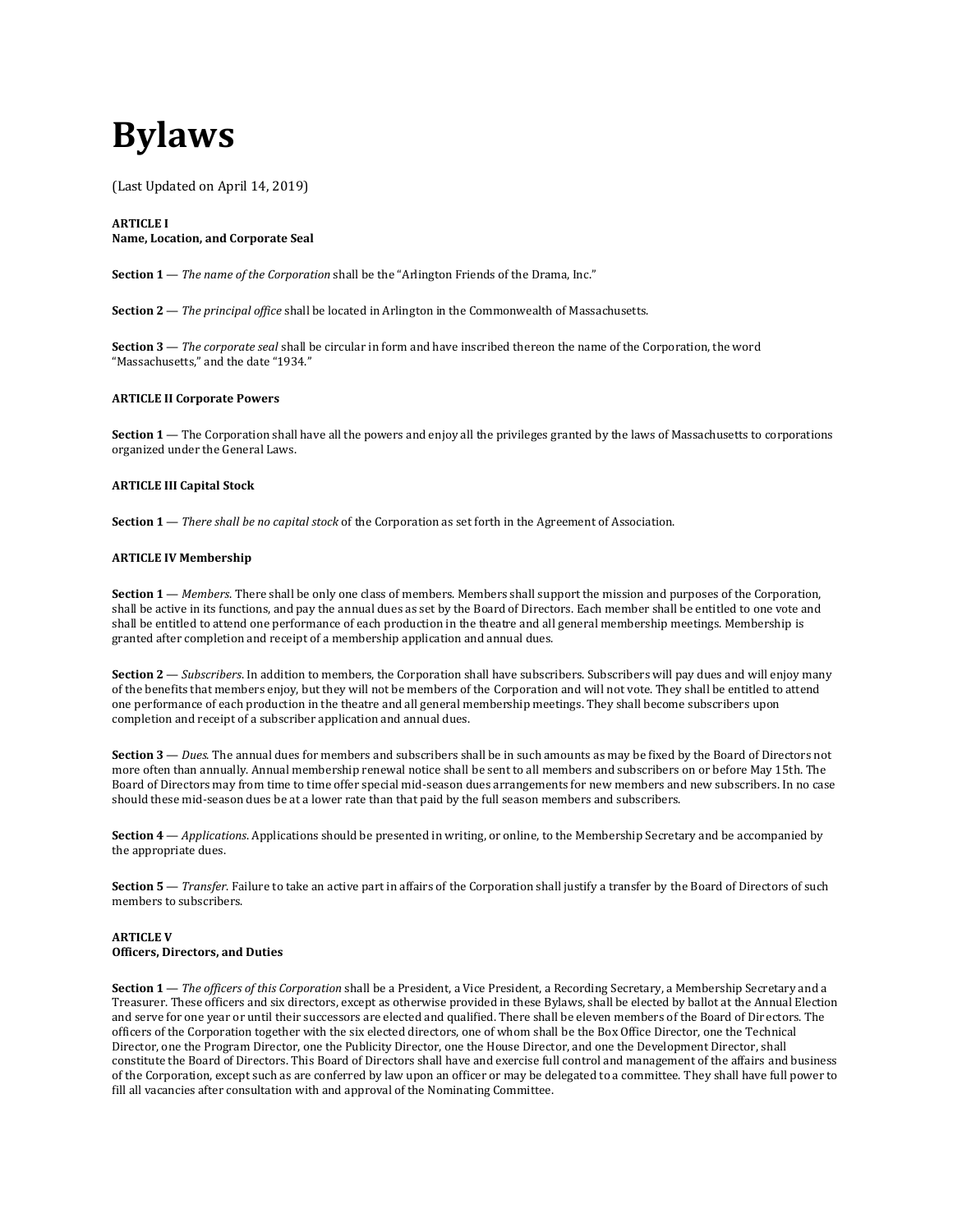### **Section 2 — Duties of Officers**

*President*. The President shall preside at all meetings of the Corporation and at all meetings of the Board of Directors, and perform such other duties as pertain to the office of President. They shall be ex officio a member of all committees except the Nominating Committee. *Vice President*. The Vice President shall perform the duties of the President in their absence, shall serve as temporary chair of the Nominating Committee, and shall appoint members to and serve as chair of the Special Committees, and shall perform such other duties as may be required by the Board of Directors.

*Recording Secretary*. The Recording Secretary shall keep a full record of the proceedings of the Corporation, report at each meeting, and hold all papers. They shall also keep a full record of the meetings of the Board of Directors, and shall perform such other duties as may be required by the Board of Directors.

*Membership Secretary*. The Membership Secretary shall conduct the correspondence of the Corporation, send out all requisite notices, be responsible for all applications for members and subscribers, and shall perform such other duties as may be required by the Board of **Directors** 

*Treasurer*. The Treasurer shall have charge of all funds belonging to the Corporation, except such as are in the hands of the Trustees of Special Funds, and shall receive and disburse said funds under the direction of the Board of Directors. They shall keep an account of all receipts and disbursements, and present a report monthly to the Board of Directors and to meetings of the Corporation. They shall present an annual audited report to the Board of Directors and to meetings of the Corporation. They shall pay only such bills as appropriate for the theatre and its productions. They shall have custody of the corporate seal and financial books of the Corporation.

## **Section 3 — Duties of Directors other than Officers**

*Technical Director*. The Technical Director shall have full charge of the stage properties, and shall perform such other duties as may be required by the Board of Directors.

*Box Office Director*. The Box Office Director shall have charge of the ticketing arrangements of productions, and shall perform such other duties as may be required by the Board of Directors.

*Program Director*. The Program Director shall have full charge of producing performances in the theatre, and shall perform such other duties as may be required by the Board of Directors.

*Publicity Director*. The Publicity Director shall have charge of all publicity relating to the Corporation activities, and shall perform such other duties as may be required by the Board of Directors.

*House Director*. The House Director shall have charge of all maintenance, repairs, and improvements to the theatre and its grounds, and shall perform such other duties as may be required by the Board of Directors. *Development Director*. The Development Director shall have full charge of all fund-raising activities, and shall perform such other duties as may be required by the Board of Directors. Each of the foregoing directors may appoint a committee in their service.

**Section 4** — *Term of Office*. Officers and directors shall be elected annually and shall be eligible to serve three successive years in their elected capacity.

#### **Section 5** — *Method of Election*. The Nominating Committee

shall select and recommend names of members for officers, directors, trustees, and committees to be voted on at the Annual Election. These nominations shall be distributed to all members at least 30 days before the Annual Election and shall be posted on the bulletin board. Further nominations may be made in writing by any 10 members by sending such nominations to the Recording Secretary at least 15 days before the Annual Election. The Secretary shall mail and/or email with the notice of the Annual Election a list of all nominations made as aforesaid by the Nominating Committee and by 10 members, indicating which are made by the Committee. No ballots for persons other than those nominated as aforesaid shall be received or counted at the election. The election of all officers, directors, trustees, and elective committees shall take place at the Annual Election and they shall be elected by ballot. Only members may hold elective office or serve on the Board of Directors.

## **ARTICLE VI Committees**

**Section 1** — *Nominating Committee*. There shall be a Nominating Committee, composed of three members, one of whom shall be a member of the previous year's Board, to be chosen by ballot annually for a term of one year. Members of this committee shall not be eligible to succeed themselves. The members of this committee shall choose their own chair. The Vice President of the Corporation shall serve as temporary chair, and shall call an organizational meeting not more than 10 days after the Annual Meeting and shall preside until a permanent chair is selected, but shall not thereafter be a member of the committee or be present at meetings. This committee shall present nominations for officers, directors, trustees, and committee members to be voted on at the next Annual Election, as set forth in Article V, Section 5 of the Bylaws, and shall consult with the Board of Directors concerning appointments to fill vacancies occurring during the fiscal year and shall have power to approve or disapprove such appointments. The Board of Directors shall have power to fill vacancies on this committee.

**Section 2** — *Trustees of Special Funds—Investment Committee*. There shall be a Board of Trustees of Special Funds consisting of three members of the Corporation, to be chosen by ballot in the first instance for terms of one, two, and three years respectively, and thereafter one being chosen by ballot annually to serve for three years and until their successor is elected and qualified. They shall choose their own chair. The Treasurer of the Corporation shall not be eligible to election upon this board. Donations, bequests, or other monies legally restricted to trusteeship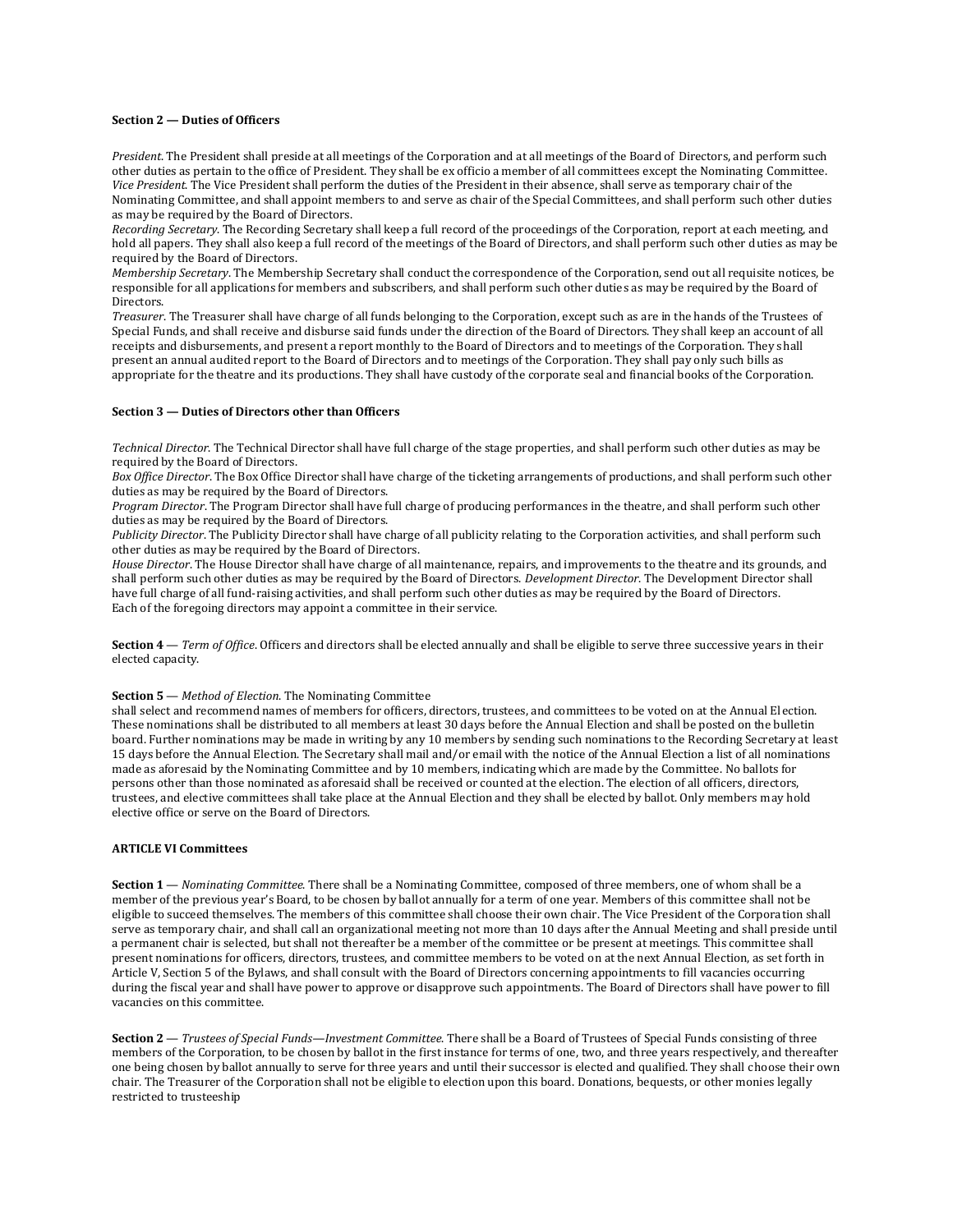by the terms of the conveyance shall be entrusted to these trustees, and they shall have power to make, change, buy, and sell investments, and manage such other funds entrusted to them by the Board of Directors.

**Section 3** — *Play Reading Advisory Committee*. As soon as may be after their election, the Board of Directors shall meet and appoint a Play Reading Advisory Committee composed of at least three members selected from the membership at large. This committee shall collaborate with the Program Manager in the selection of plays or entertainment for the ensuing year. The Program Manager shall be the chair of this committee. The recommendations of this committee shall be submitted to the Board of Directors in due time for approval or disapproval of such plays or entertainment.

**Section 4** — *Special Committees*. There shall be Special Committees composed of such committee chairs and other advisors as the Board of Directors shall see fit to name. The committee shall be appointed annually by the Vice President, who shall be the chair of this committee.

## **ARTICLE VII Meetings**

**Section 1** — *The Annual Meeting* for the presentation of reports and such similar business shall be held during the month of June at a date

fixed by the Board of Directors. All members and subscribers shall be notified by mail and/or email of the date, time, and place of the Annual Meeting at least 10 days before the date of the meeting.

**Section 2** — *The Annual Election* of officers, directors, Trustees of Special Funds, and Nominating Committee shall take place at a regular Business Meeting of the Corporation in March or April, and they shall take office at the close of business at the Annual Meeting. All members and subscribers shall be notified by mail and/or email of the date, time, and place of the Annual Election Business Meeting at least 10 days before the meeting at which it is to take place.

**Section 3** — *Regular Meetings* of the Corporation may be held as the Board of Directors shall determine and announce.

**Section 4** — *Special Meetings* of the Corporation may be called by a vote of the Board of Directors or by written request for such a meeting signed by 10 members. Upon receipt of such request, the Board shall be required to call such Special Meeting within 30 days after the next Board Meeting. All members and subscribers shall be notified by mail and/or email of the date, time, place, and purpose of the Special Meeting at least 10 days before the date of the meeting. No business other than that business set forth in said notice shall be transacted.

**Section 5** — *A Board of Directors Meeting* shall be held at least once a month between October and May inclusive at such times as the President of the Corporation shall determine.

## **ARTICLE VIII Quorum**

**Section 1** — *Corporation*. Fifteen members shall constitute a quorum for the transaction of business for the Corporation.

**Section 2** — *Board of Directors*. Six members of the Board of Directors shall constitute a quorum.

**Section 3** — *Committees*. A majority shall constitute a quorum of all committees.

#### **ARTICLE IX**

## **Checks, Contracts, Notes, and Certificates of Indebtedness**

**Section 1** — *The Board of Directors shall designate* which officer or officers or directors shall sign checks, contracts, notes, and certificates of indebtedness, and no person so signing shall be personally liable on such check, contract, note, or certificate of indebtedness when so authorized, and no officer or director other than the person or persons so designated shall have power to bind the Corporation.

**Section 2** — *No member shall purchase* materials or supplies for the Corporation unless authorized by a designated member of the Board of Directors or a person so designated by the Board of Directors.

## **ARTICLE X Authority**

**Section 1** — *Parliamentary authority* for the Corporation shall be Robert's Rules of Order, Revised.